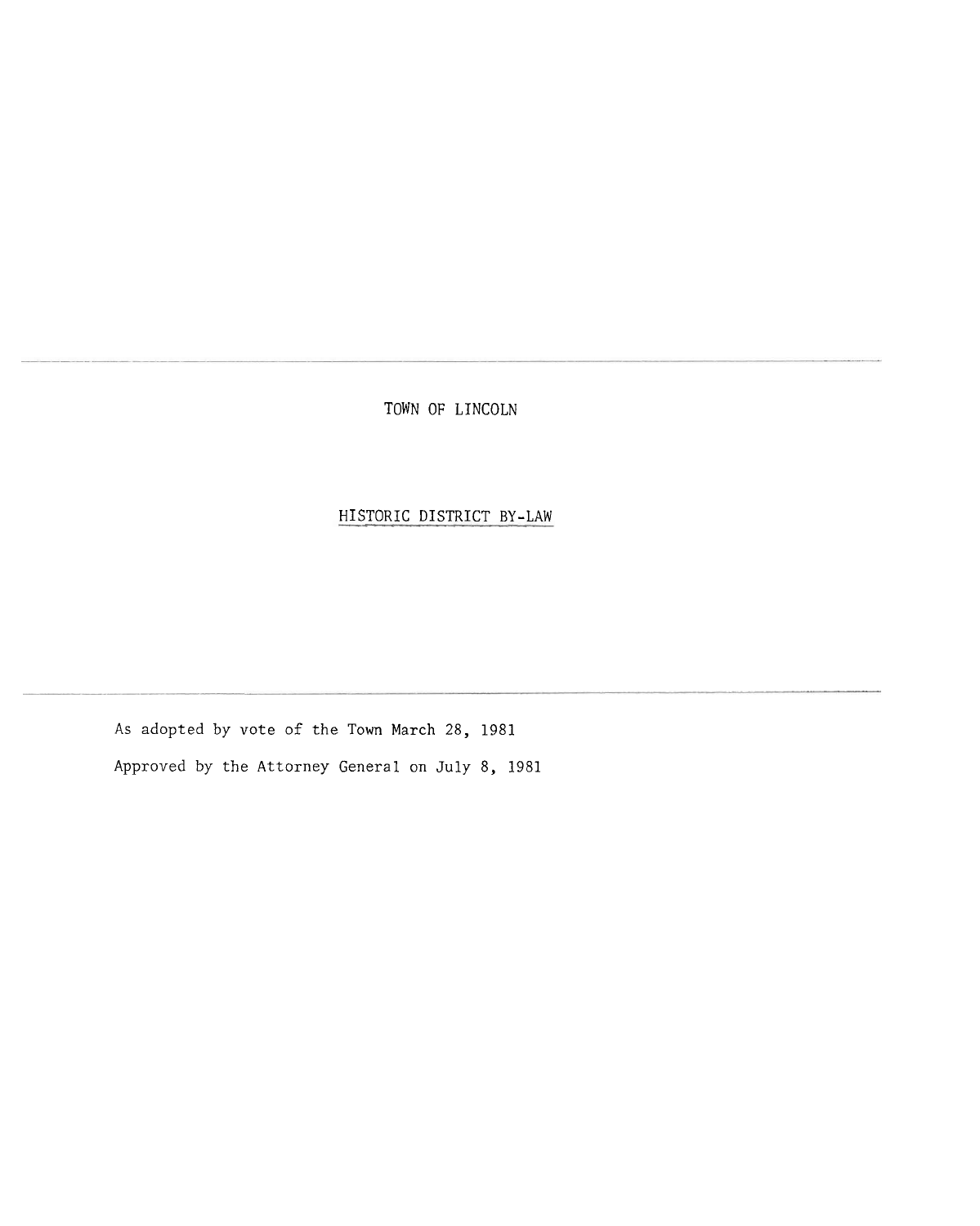## **CONTENTS**

|            |              | CONTENTS                                                           |                           |
|------------|--------------|--------------------------------------------------------------------|---------------------------|
|            |              |                                                                    | Page                      |
| PREAMBLE   |              |                                                                    |                           |
|            |              |                                                                    | 1                         |
| SECTION 1. |              | Historic District                                                  | 1                         |
| SECTION 2. |              | Historic District Commission                                       | 1                         |
|            | 2.1.         | Membership                                                         | 1                         |
|            | 2.1.1.       | Alternates                                                         | $\frac{1}{2}$             |
|            | 2.2.         | Terms                                                              |                           |
|            | 2.3.         | Officers                                                           | $\overline{2}$            |
|            | 2.4.         | Replacements                                                       | $\overline{c}$            |
| SECTION 3. |              | Definitions                                                        | 2                         |
|            | 3.1.         | Altered                                                            | $\overline{c}$            |
|            | 3.2.         | Building                                                           | $\overline{c}$            |
|            | 3.3.         | Commission                                                         | $\overline{c}$            |
|            | 3.4.         | Constructed                                                        | $\overline{c}$            |
|            | 3.5.         | Exterior Architectural Feature                                     | $\overline{c}$            |
|            | $3,6$ ,      | Structure                                                          | $\overline{2}$            |
| SECTION 4. |              | Duties, Power and Authority of Historic<br>District Commission     | 3                         |
|            |              |                                                                    |                           |
|            | 4.1.         | Duties                                                             | $\mathfrak{Z}$            |
|            | 4.2.         | Authority                                                          | $\ensuremath{\mathbf{3}}$ |
|            | 4.3.         | Augmentations                                                      | 3                         |
| SECTION 5. |              | Criteria                                                           | 3                         |
|            | 5.1.         | Standards                                                          | $\sqrt{3}$                |
|            | 5.2.         | Limitations                                                        | $\overline{4}$            |
|            |              |                                                                    |                           |
| SECTION 6. |              | Exemptions and Exclusions                                          | 4                         |
|            | 6.1.         | Exemptions                                                         | 4                         |
|            | 6.2.         | Exclusions                                                         | $\overline{4}$            |
|            | 6.2.1.       | Temporary Structures                                               | $\overline{4}$            |
|            | 6.2.2.       | Terraces, etc.                                                     | $\overline{4}$            |
|            | 6.2.3.       | Storm doors and windows, etc.                                      | $\overline{4}$            |
|            | 6.2.4.       | Color of paint                                                     | 4                         |
|            | 6.2.5.       | Color of roof materials                                            | $\overline{4}$            |
|            | 6.2.6.       | Signs                                                              | 4                         |
|            | 6.3.<br>6.4. | Additional Exclusions<br>Non-applicability to ordinary maintenance | 5                         |
|            |              | and related actions                                                | 5                         |
|            | 6.5.         | Energy Conserving or Producing Devices                             | 5                         |
|            | 6.6.         | Certificates of Non-applicability                                  | 5                         |
|            |              | Commission Procedure                                               | 5                         |
| SECTION 7. |              |                                                                    |                           |
|            | 7.1.         | Meetings                                                           | 5                         |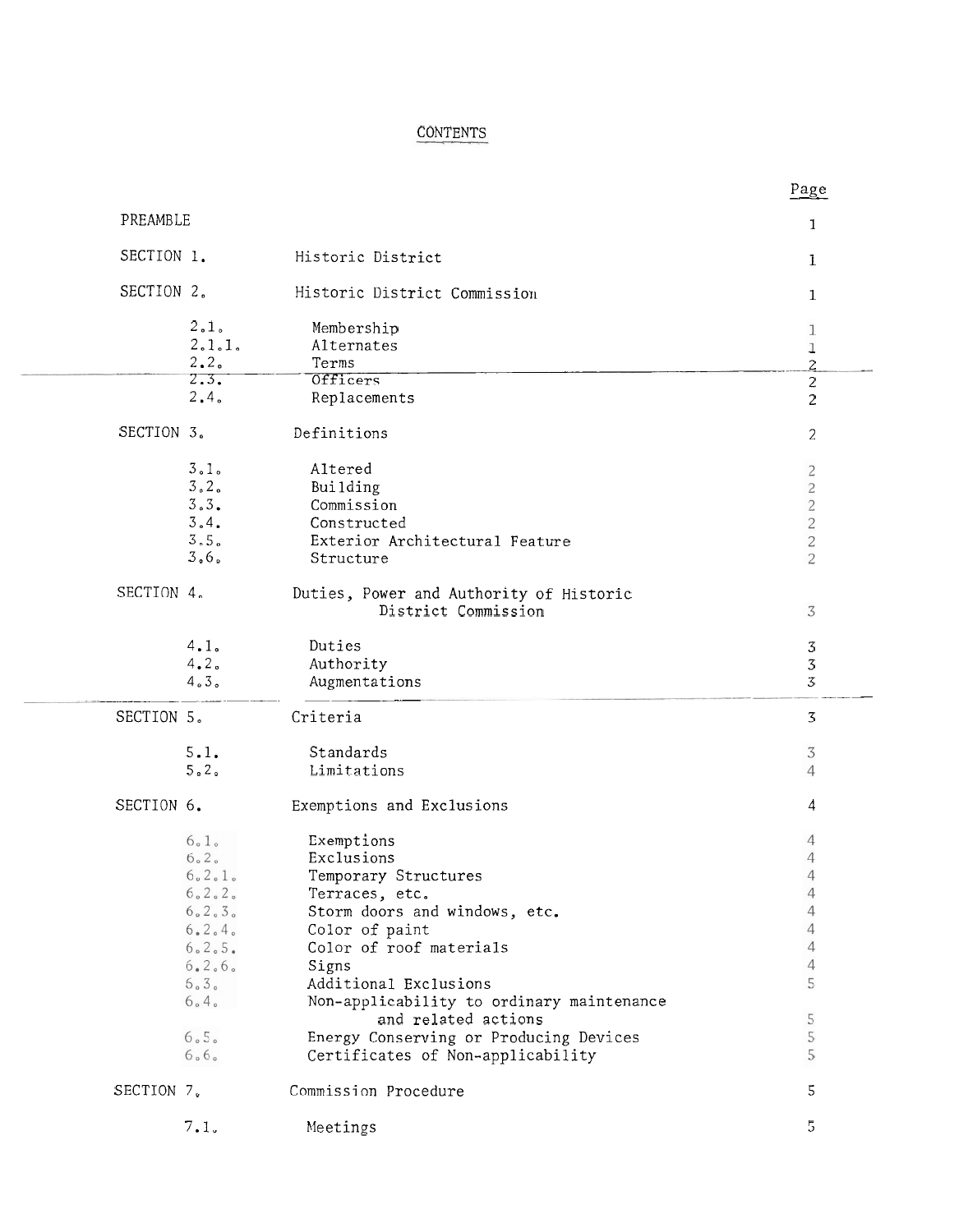| 7.2.                | Quorums and voting                                 | 5       |
|---------------------|----------------------------------------------------|---------|
| 7.3 <sub>o</sub>    | Initial determinations                             | 5       |
| 7.4.                | Dispensing with public hearings                    | 6       |
| 7.5.                | Public hearings                                    | 6       |
| 7.6 <sub>o</sub>    | Certificate of Appropriateness                     | 6       |
| $7\degree 7\degree$ | Certificate of Non-applicability                   |         |
| 7.8 <sub>o</sub>    | Certificate of Hardship                            |         |
| 7.9 <sub>o</sub>    | Execution of certificates                          |         |
| 7.10.               | Rules, regulations and permanent records           |         |
|                     | 7.11. Final dispositions                           | 8       |
|                     |                                                    |         |
| SECTION 8.          | Review Procedure                                   | 8       |
|                     |                                                    |         |
| 8.1.                | Authorized review                                  | $\,8\,$ |
| 8.2.                | Review finding                                     | 8       |
|                     |                                                    |         |
| SECTION 9.          | Remedy by Superior Court                           | 8       |
|                     |                                                    |         |
| 9.1 <sub>o</sub>    | Appeal to Superior Court                           | $\,8$   |
| 9.2 <sub>o</sub>    | Jurisdiction of Superior Court                     | 8       |
|                     |                                                    |         |
| SECTION 10.         | Reports to the Massachusetts Historical Commission | 9       |
|                     |                                                    |         |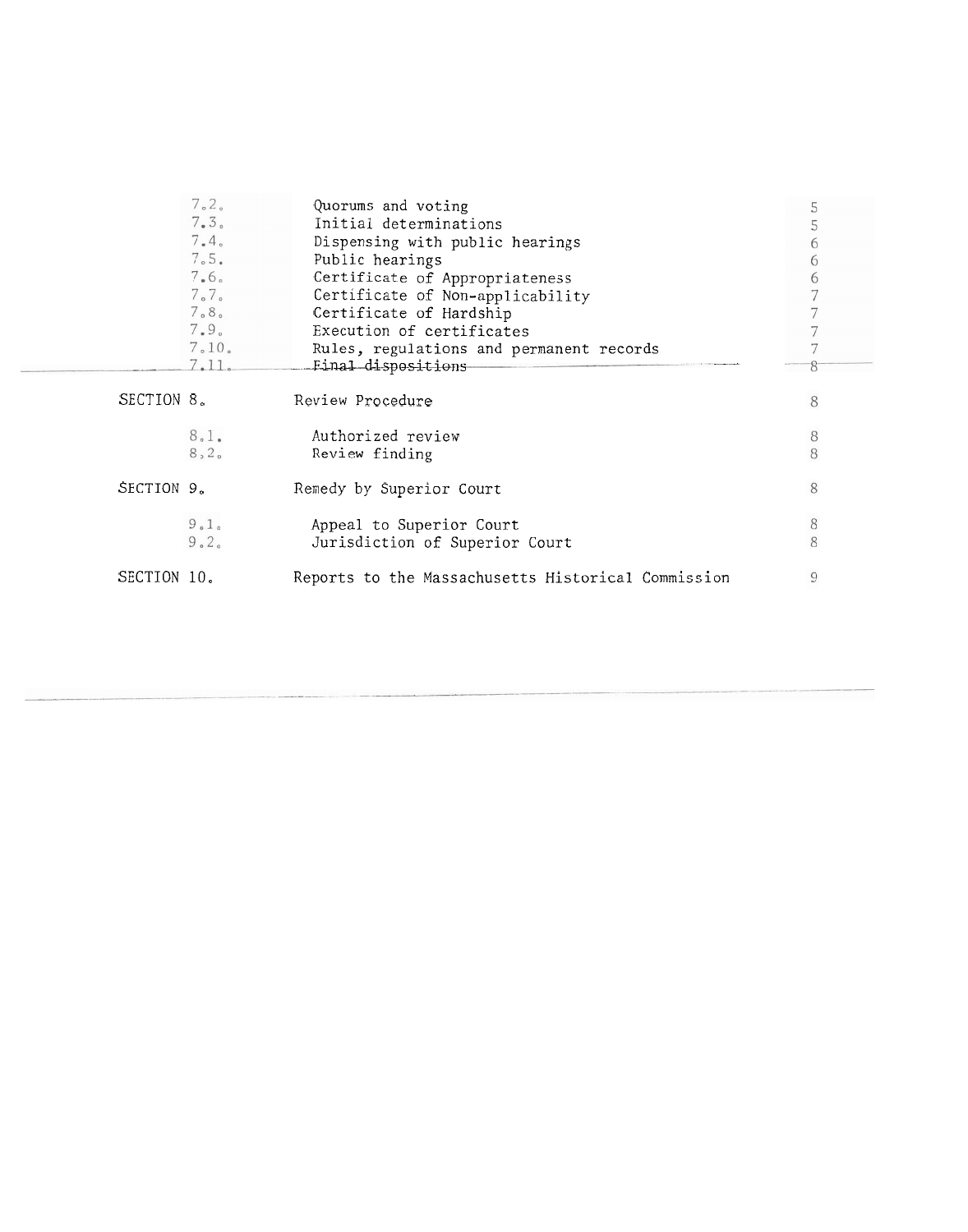#### TOWN OF LINCOLN

### HISTORIC DISTRICT BY-LAW

- PREAMBLE: The purpose of this By-Law is to promote the educational, cultural, economic, and general welfare of the residents of Lincoln through the preservation and protection of the distinctive architectural characteristics of buildings and places significant in the history of the Commonwealth and of the Town, through the maintenance and improvement of the settings for such buildings and places, and through the encouragement of the spirit of sensitive and innovative design compatible with the conceptual significance of the Town's historical development. This By-Law does not seek to es-<br>tablish an architectural museum, but instead to inform the historical process of architectural growth and adaptation with a sense of educated pride in our heritage.
	- SECTION 1. HISTORIC DISTRICT
	- SECTION 1.1, An Historic District (the District) is hereby established in the Town of Lincoln, Massachusetts, in accordance with provisions of Chapter 40C of the General Laws of the Commonwealth. The District consists of areas, the locations and boundaries of which are as shown on a plan to be filed with the Lincoln Town Clerk and the Massachusetts Historical Commission and to be recorded with the Middlesex South Registry<br>of Deeds. The District is intended to preserve and protect The District is intended to preserve and protect as a permanent legacy the significant historical areas and distinctive architectural characteristics of the Town of Lincoln in their settings.
- 
- SECTION 2. HISTORIC DISTRICT COMMISSION<br>SECTION 2.1. Membership. An Historic District Commission (the Commission) is hereby established as required by said Chapter 40C, consisting of seven members, all residents of Lincoln, appointed by the Selectmen. The Commission shall include one member from two nominees submitted by the Lincoln Historical Society, one member from two nominees submitted by the Massachusetts State Association of Architects, and one member from two nominees submitted by the board of realtors covering Lincoln, if any. If, within thirty days after submission of a written request for nominees to any of the organizations herein named, no such nominations have been made, the Selectmen may proceed to appoint the Commission without nomination by such organization. Further, at all times one member shall be a resident of or an owner of property in the District and two shall be members of the Lincoln Planning Board nominated by that body. Five members shall be drawn, if otherwise qualified, from the Lincoln Historical Commission, All members shall serve without compensat ion.
	- SECTION 2.1.1. Alternates. There shall also be two alternate members appointed by the Selectmen, one of whom at all times shall be a resident of the District,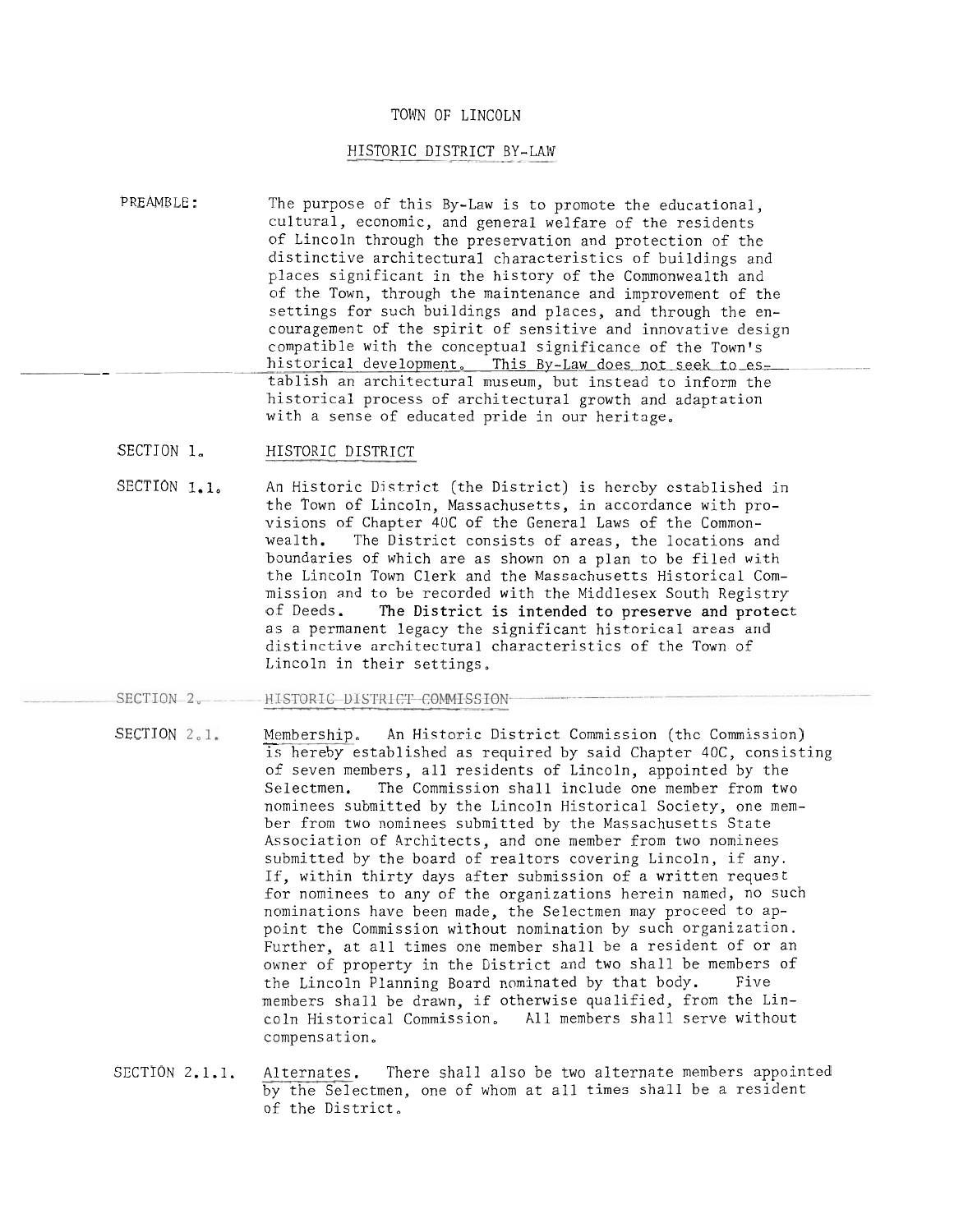- SECTION 2.2. Terms. The terms of members on the Commission shall be so arranged that the term of at least one member shall expire each year and shall, if possible, coincide with their membership on the other Town body on which they serve. Successors shall be s.ppointed in the same manner as the original appointments for terms of three years, Vacancies shall be filled in the same manner as the original appointment by the Selectmen for the remainder of the unexpired term. Each member and each alternate shall continue in office after the expiration of his or her term until a qualified successor is duly appointed by the Selectmen and accepts the appointment.
- SECTION 2.3. \_\_\_\_\_\_ - \_\_ --- - - Officers. The Commission shall annually elect a chairman and a vice=chairman -from-within its number and a secretary from within or without its number.
- SECTION 2.4. Replacements. In case of absence, inability to act, or selfinterest on the part of a member of the Commission, that member's place shall be taken for the duration of that condition by an alternate member designated by the Chairman.
- SECTION 3. DEFINITIONS.

In this By-Law, the following terms shall have the meanings described below:

- SECTION 3.1. Altered: The word "altered" includes the words "rebuilt", "reconstructed", "restored", "removed", and "demolished".
- SECTION 3.2.
- $-$ SECTION 3.3.; Building: The word "building" means a combination of materials<br>forming a shelter for persons, animals or property.<br>Commission: The word "commission" means the Commission acting<br>as the Historic District Commission.  $\tau$ as the Historic District Commission.
	- SECTION 3,4. Constructed: The word "constructed" includes the words "built", "erected", "installed", "enlarged", and "moved".
	- SECTION 3.5. Exterior Architectural Feature: The words "exterior architectural feature" mean such'portion of the exterior of a building or structure as is open to view from a public street, public way, public park, or public body of water, including but not limited to the architectural style and general arrangement and setting thereof, the kind, color, and texture of exterior building, materials, the color of paint or other materials applied to exterior surfaces, and the type and style of windows, doors, lights, signs, and other appurtenant exterior fixtures.
	- SECTION 3.6. exterior surfaces, and the type and style of windows, doors,<br>lights, signs, and other appurtenant exterior fixtures.<br>Structure: The word "structure" means a combination of materials<br>other than a building, including a sign, walk, or driveway,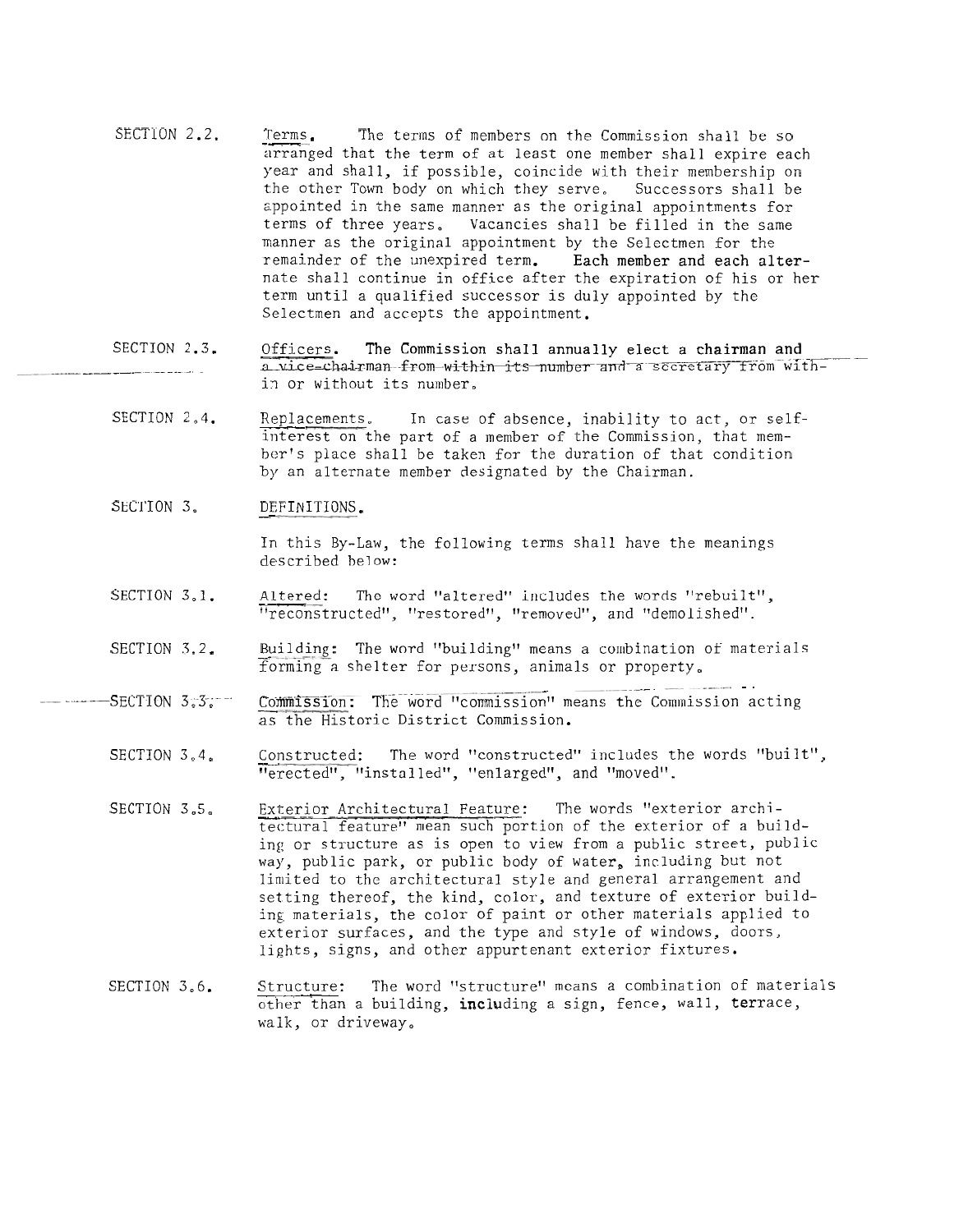# SECTION 4. DUTIES, POWER, AND AUTHORITY OF HISTORIC DISTRICT COMMISSION.<br>Duties. The Commission shall have the duty of implementing

- SECTION 4.1. - - - - - - - - - - -. - . - . - . . - - - . The Commission shall have the duty of implementing this By-Law by receiving and reviewing applications in connection with the alteration or construction of any building or structure within the Historic District and by acting on each such application as hereinafter provided in this By-Law. The Commission shall have the further duty of informing the Massachusetts Historical Commission of the likely impact on the District of any state or federally funded, licensed, or assisted proj ect .
	- SECTION 4.2. Authority. Except as otherwise provided in Section 6, of this By-Law, no building or structure within the Historic District shall be constructed or altered in any way that affects exterior architectural features unless the Commission shall first have issued a certificate of appropriateness, a certificate of nonapplicability, or a certificate of hardship with respect to such construction or alteration.

Any person who desires to obtain a certificate from the Commission shall file with the Commission an application for a certificate of appropriateness, a certificate of non-applicability, or a certificate of hardship, as the case may be, in such form as the Commission may reasonably determine, together with such plans, elevations, specifications, material, and other information, including, in the case of demolition or removal, a statement of the proposed condition and appearance of the property thereafter, as may be reasonably deemed necessary by the Commission to enable it to make a determination on the application.

No building permit for construction of a building or structure or for alteration of an exterior architectural feature within the Historic District and no demolition permit for demolition or removal of a building or structure within the Historic District shall be issued by the Building Inspector of the Town of Lincoln until the certificate required by this section has been issued by the Commission,

- SECTION 4.3. Augmentations. The Commission shall have such other duties, powers, and authority within the scope of Chapter 40C of the General Laws as may be delegated or assigned to it by vote of a<br>Town Meeting.<br>CRITERIA. Town Meeting.
- SECTION 5.
- SECTION 5.1. Standards. In passing upon matters before it, the Commission shall consider, among other things, the historic and architectural value and significance of the site, building, or structure, the general design, arrangement, texture, and material of the features involved, and the relation of such features to similar features of buildings and structures in the surrounding area. In the case of new construction or additions to existing buildings or structures, the Commission shall consider the appropriateness of the size and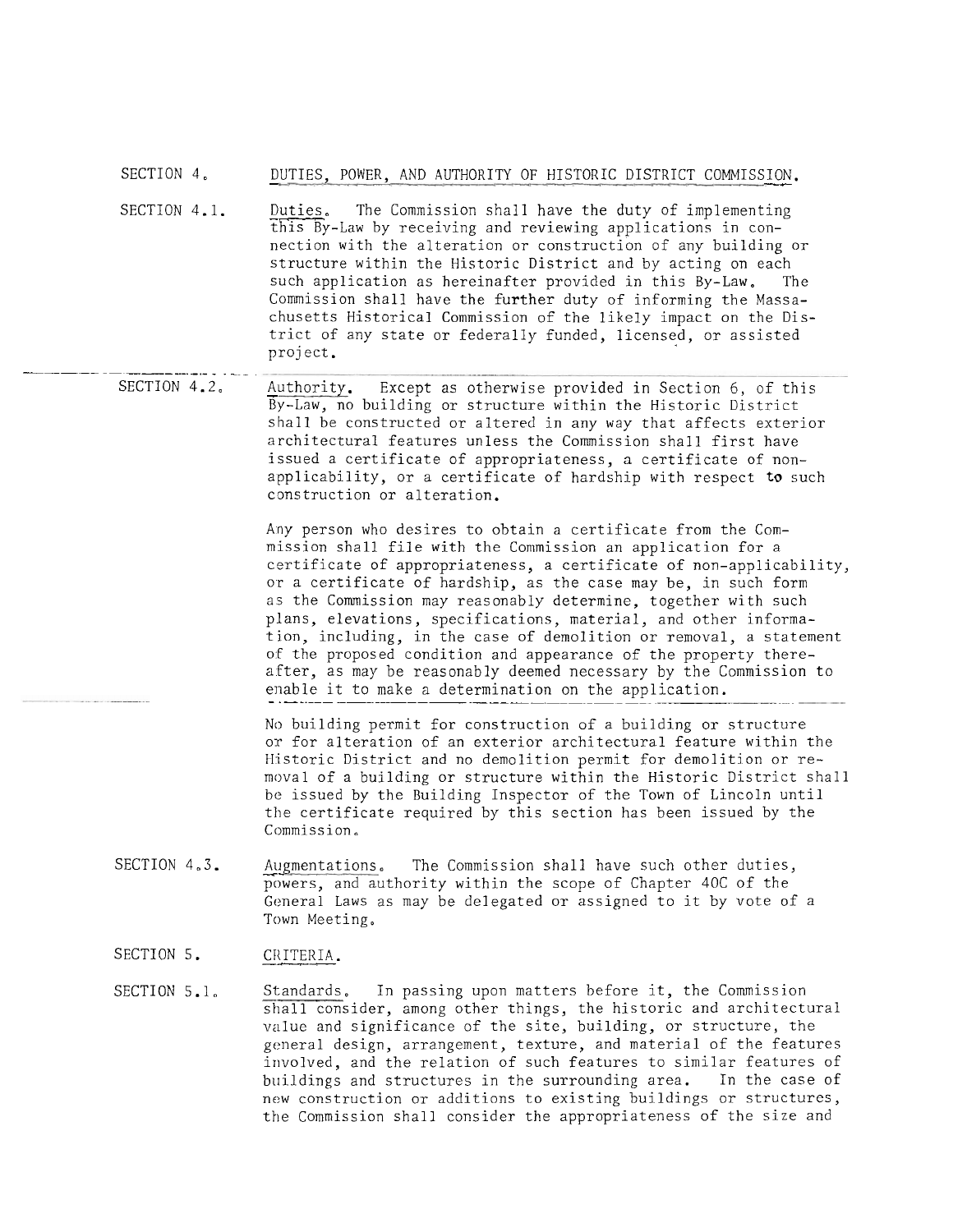shape of the building or structure, both in relation to the land area upon which the building or structure is situated, and to buildings and structures in the vicinity, and the Commission may, in appropriate cases, impose dimensional and set-back requirements in addition to those required by applicable By-Law, In the event of any conflict between the provisions of this By-Law and the Zoning By-Law of the Town, which apply to the same property, the conflict shall be resolved by application by the appropriate body of the most restrictive provisions first.

- SECTION 5.2. Limitations, The Commission shall not consider interior arrangements or architectural features not subject to public view. The Commission shall not make any recommendation or requirement except for the purpose of preventing developments incongruous to the historic aspects or the architectural characteristics of the surroundings and of the Historic District.
	- SECTION 6. EXEMPTIONS AND EXCLUSIONS.
	- SECTION 6.1. Exemptions. Use, interior arrangements, and exterior architectural features not subject to public view are exempt from the jurisdiction of the Commission.
	- SECTION 6.2. Exclusions. The authority of the Commission shall not extend<br>to review of the following categories of buildings or structures or exterior architectural features in the Historic District, and the buildings or structures or exterior architectural features so excluded may be constructed or altered within the Historic District without review by the Commission:
	- SECTION 6,2,1. Temporary structures of signs, subject, however, to such conditions as to duration of use, location, lighting, removal, and similar matters as the Commission may reasonably specify.
	- SECTION 6.2,2, Terraces, walks, driveways, sidewalks, roadside paths, and similar structures, provided that any such structure is substantially at grade level.
	- SECTION 6.2.3. Storm doors and windows, screens, window air conditioners, lighting fixtures, antennae, and similar appurtenances.
	- SECTION 6,2,4, The color of paint,
	- SECTION 6.2,5. The color of materials used on roofs,
	- SECTION 6,2,6. Signs of not more than one square foot in area in connection with use of a residence for a customary home occupation or for professional purposes, provided only one such sign is displayed in connection with each residence and, if illuminated, is illuminated only indirectly; and one sign in connection with the non-residential use of each building or structure which is not more than twelve square feet in area, consists of letters painted on wood without symbol or trademark, and, if illuminated, is illuminated only indirectly.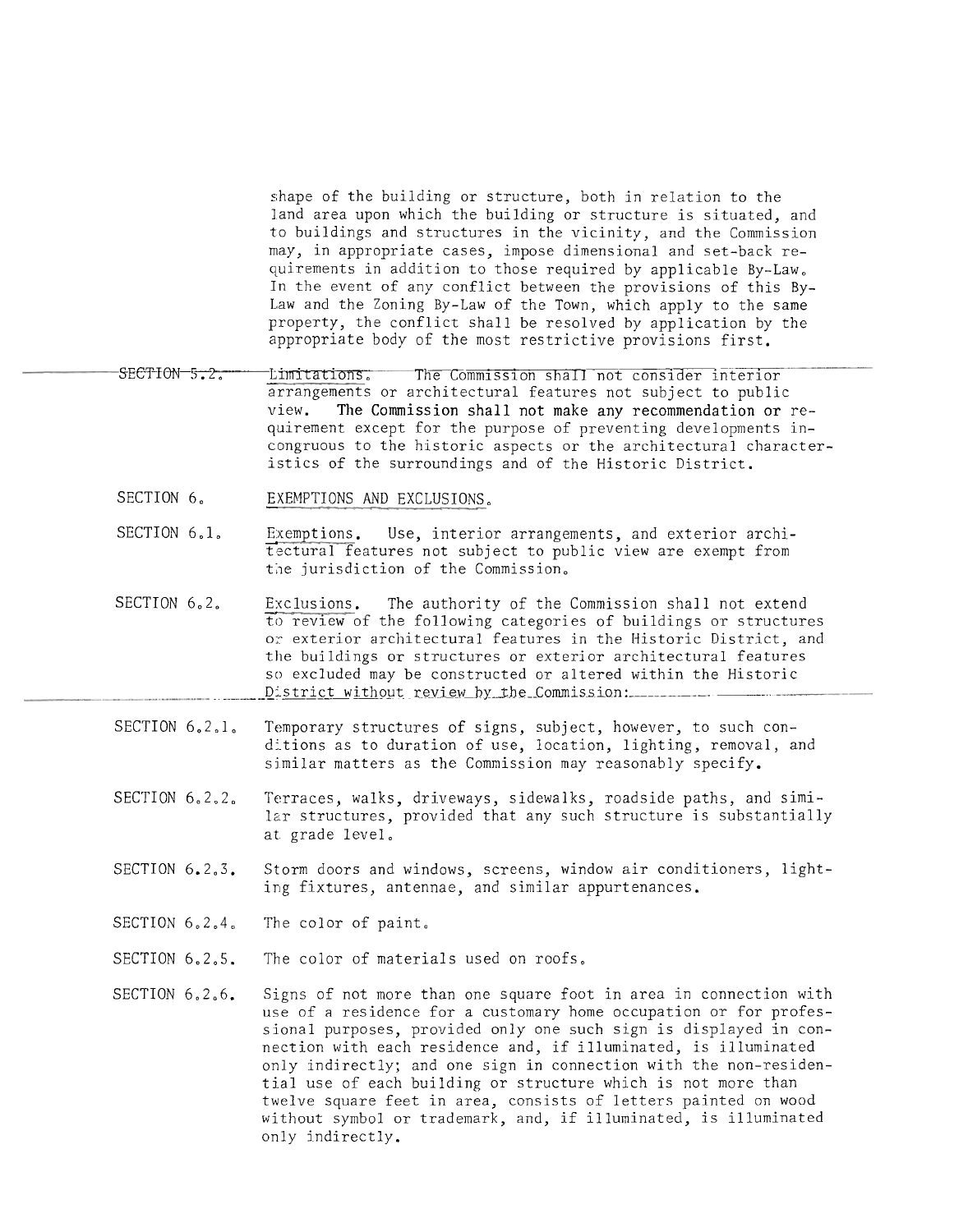- SECTION 6.3. Additional Exclusions. The Commission may determine from time to time after public hearing that additional categories of exterior architectural features and structures enumerated in Chapter 40C may be constructed or altered without review by the Commission without causing substantial derogation from the intent and purpose of this By-Law.
- SECTION 6.4. Non-applicability to ordinary maintenance and related actions.<br>Nothing in this By-Law shall be construed to prevent the ordinary maintenance, repair, or replacement of any exterior architectural feature within the Historic District which does not involve a change in design or material or the outward appearance thereof, nor to prevent landscaping with plants, tres, or shrubs, nor construed to prevent the meeting of requirements certified by a duly authorized public officer to be necessary for public safety because of an unsafe or dangerous condition, nor construed to prevent any construction or alteration under a permit duly issued prior to the effective date of this By-Law,
- SECTION 6.5. Energy Conserving or Producing Devices. The Commission shall, after public hearing, set forth in such manner as it may determine, a variety of designs of certain appurtenances, such as solar energy equipment and wind-activated power-generating equipment, which will meet the requirements of the Historic District, but no such roster of designs shall limit the right of an applicant to present other designs to the Commission for its approval.
- SECTION 6.6, Certificates of Non-applicability, Upon request, the Commission shall issue a certificate of non-applicability with respect to construction or alteration in any category then not subject to review by the Commission in accordance with the provisions of - - - - -. - - - . -. -t+,i.s. seet-isn ,---- - - - -- - - - - - --
- SECTION 7. COMMISSION PROCEDURE.
- SECTION 7.1. Meetings. Meetings of the Commission shall be held at the call of the chairman and shall be called at the request of two members of the Commission and in such other manner, including, in the absence of the chairman, at the call of the vice-chairman, as the Commission shall determine in its rules, Notice of meetings shall be posted at least forty-eight hours in advance.
- SECTION 7.2. Quorums and Voting. The majority of the members of the Commission shall constitute a quorum, but the concurring vote of at least four members of the Commission shall be necessary to issue any certificate and to determine whether a public hearing is required as specified below.
- SECTION 7.3. Initial Determinations. The Commission shall determine promptly, and in all events within fourteen days after the filing of an application for a certificate of appropriateness, a certificate of non-applicability, or a certificate of hardship, as the case may be, whether the application involves any exterior architectural<br>features which are subject to approval by the Commission. If the features which are subject to approval by the Commission. Ccmmission determines that such application involves any such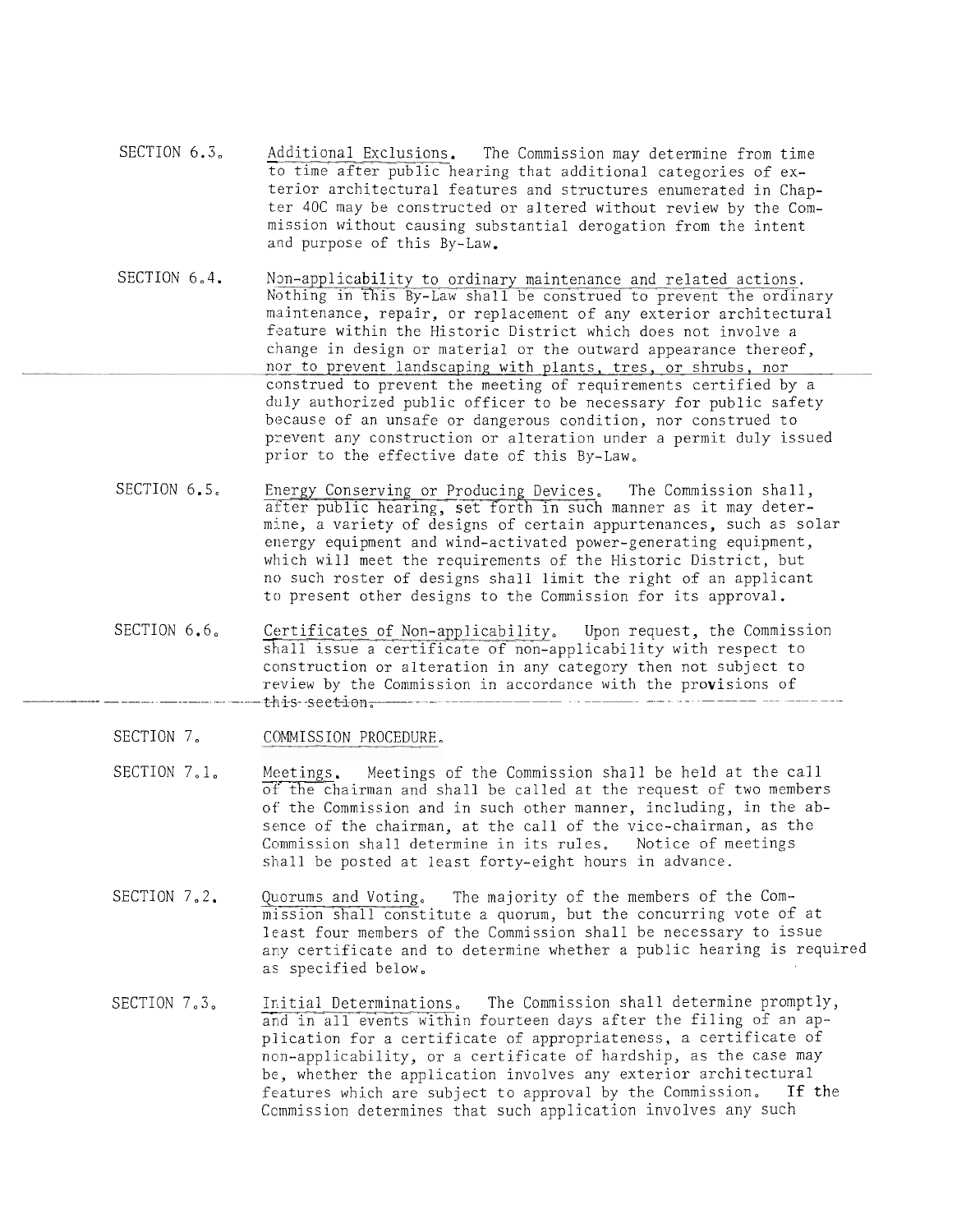features which are subject to approval by the Commission, the Commission shall hold a public hearing on such application unless such hearing is dispensed with as hereinafter provided.

SECTION 7.4. Dispensing with Public Hearings. A public hearing on an application need not be held if (i) such hearing is waived in writing by all persons entitled to notice thereof, or (ii) if the Commission determines that the exterior architectural feature involved or its category, as the case may be, is so insubstantial in its effect on the Historic District that it may be reviewed by the Commission without public hearing on the application, provided, however, that, if the Commission dispenses with a public hearing on an application, notice of the application shall be given to the owners of all adjoining property and other property deemed by the Commission to be materially affected thereby as hereinafter provided, and ten days shall elapse after the mailing of such notice before the Commission may act upon such application.

SECTION 7.5, Public Hearings. If the Commission decides to hold a public hearing on any application, it shall. fix a reasonable time for such hearing and shall give public notice of the time, place, and purposes thereof, at least fourteen days before said hearing, in such manner as it may determine, and by mailing, postage prepaid, a copy of said notice to the applicant, to the owners of all adjoining property and other property deemed by the Commission to be materially affected thereby, as they appear on the most recent real estate tax list of the Board of Assessors, to the Planning Board, to any person filing written request for<br>notice of-hearings (such request-to be renewed- yearly in Decem=ber), and to such other persons as the Commission shall deem entitled to notice.

> As soon as convenient after such public hearing, but in any event, within sixty days after the filing of the application or within such further time as the applicant may allow in writing, the Commission shall make a determination of the application. If the Commission shall fail to make a determination within such period, the Commission shall thereupon issue a certificate of hardship.

SECTION 7.6, Certificate of Appropriateness, If the Commission determines that the construction or alteration for which an application for a certificate of appropriateness has been filed will be appropriate for or compatible with the preservation or protection of the Historic District, the Commission shall cause a certificate of appropriateness to be issued to the applicant.

> In the case of a disapproval of an application for a certificate of appropriateness, the Commission shall place upon its records the reasons for such determination and shall forthwith cause a notice of its determination, accompanied by a copy of the reasons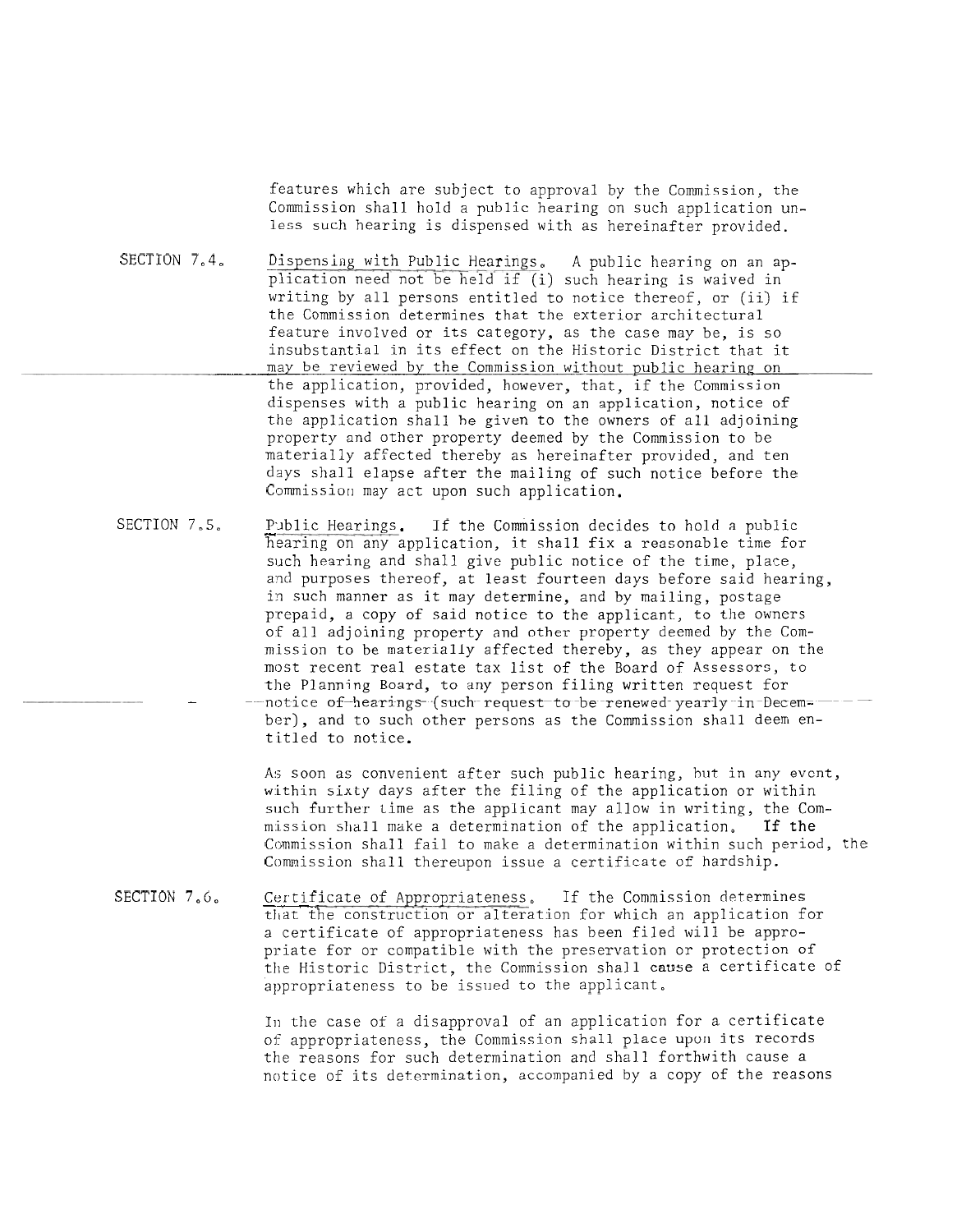therefor as set forth in the records of the Commission, to be issued to the applicant, and the Commission may make recommendations to the applicant with respect to appropriateness of design, arrangement, texture, materials, and similar features. Prior to the issuance of any disapproval, the Commission may notify the applicant of its proposed action accompanied by recommendations of changes in the applicant's proposal which, if made, would make the application acceptable to the Commission. If, within fourteen days of the receipt of such notice, the applicant files a written modification of his application in canformity with the recommended changes of the Commission, the Commission shall cause a certificate of appropriateness to be issued to the applicant.

- SECTION 7.7. Certificate of Non-applicability. In the case of a determination by the Commission that an application for a certificate of appropriateness or for a certificate of non-applicability does not involve any exterior architectural feature, or involves an exterior architectural feature which is not then subject to review by the Commission in accordance with the provisions of Section 6, the Commission shall cause a certificate of nonapplicability to be issued to the applicant,
- SECTION 7.8, Certificate of Hardship. If the construction or alteration for which an application for a certificate of appropriateness has been filed shall be inappropriate, or in the event of an application for a certificate of hardship, the Commission shall determine whether, owing to conditions especially affecting the building or structure involved, but not affecting the Historic District generally, failure to approve an application will involve a substantial hardship, financial or otherwise, to the applicant, and whether such application may be approved without substantial derogation from the intent and purpose of this By-Law. IF the Commission determines that, owing to such conditions, failure to approve an application will involve substantial hardship to the applicant, and approval thereof may be made without such substantial detriment or derogation, or, in the event of failure to make a determination on an application within the time specified in Section 7.5 above, the Commission shall cause a certificate OF hardship to be issued to the applicant.
	- SECTION 7.9. Execution of Certificates, Each certificate issued by the Com-<br>mission shall be dated and signed by its chairman, vice-chairman, secretary, or other person designated by the Commission to sign such certificates on its behalf.
	- SECTION 7.10. Rules, Regulations, and Permanent Records. The Commission shall<br>keep a permanent record of its resolutions, transactions, and determinations, and of the vote of each member participating therein, and may adopt and amend such rules and regulations not inconsistent with the provisions of this By-Law and Chapter 40C, and preszribe such forms as it shall deem desirable and necessary for the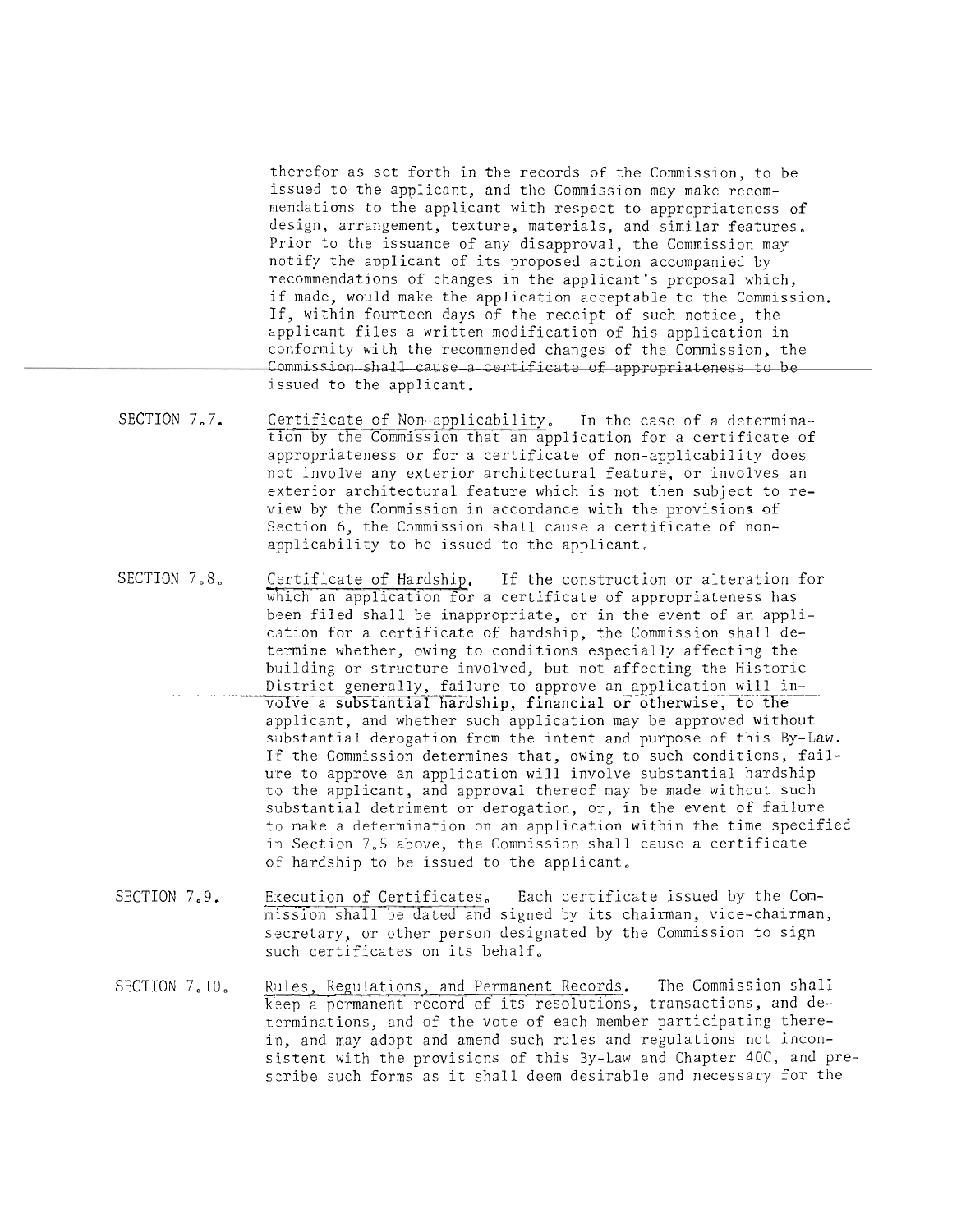regulation of its affairs and the conduct of its business. The Commission shall file a copy of any such rules and regulations with the Town Clerk.

SECTION 7.11, Final Dispositions, The Commission shall file with the Town Clerk and with the Building Inspector a copy or notice of all certificates and determinations of disapproval issued by it.

- SECTION 8. REVIEW PROCEDURE.
- SECTION 8.1, Authorized Review, Any applicant aggrieved by a determination of the Commission may, within twenty days after the filing of the notice of such determination with the Town Clerk, file a written request with the Commission for a review by a person or persons of competence and experience in such matters, designated by the Metropolitan Area Planning Council, of which the Town of Lincoln is a member,
	- SECTION 8.2. Review Finding. The finding of the person or persons asking such review shall be filed with the Town Clerk within fortyfive days after the request, and shall be binding on the applicant and the Commission, unless a further appeal is sought in the superior court, as provided below,
- SECTION 9. REMEDY BY SUPERIOR COURT.
- SECTION 9.1. Appeal to Superior Court. Any applicant aggrieved by a determination of the Commission or by the finding of a person or persons making a review may, within twenty days after the filing  $~0.6~$  the notice of such determination or such-finding-with-the-Town Clerk, appeal to the Superior Court sitting in equity for Middlesex County, The court shall hear all pertinent evidence and shall annul the determination of the Commission if it finds the decision of the Commission to be unsupported by the evidence, or to exceed the authority of the Commission, or may remand the case for further action by the commission, or make such other decree as justice and equity may require, The remedy provided in this section shall be exclusive; but the parties shall have all rights of appeal and exception as in other equity cases. Costs shall not be allowed against the Commission unless it shall appear to the court that the Commission acted with gross negligence, in bad faith, or with malice in the matter from which the appeal was taken. Costs shall not be allowed against the party appealing from such determination of the Commission unless it shall appear to the court that the appellant acted in bad faith or with malice in making the appeal to the court.
- SECTION 9.2. Jurisdiction of Superior Court. The Superior Court sitting in equity for Middlesex County shall have jurisdiction to enforce the provisions of this By-Law and the determinations, rulings and regulations issued pursuant thereto, and may, upon petition of the Board of Selectmen or of the Commission, restrain by injunction violations thereof; and without limitations, such court may order the removal of any building, structure, or exterior